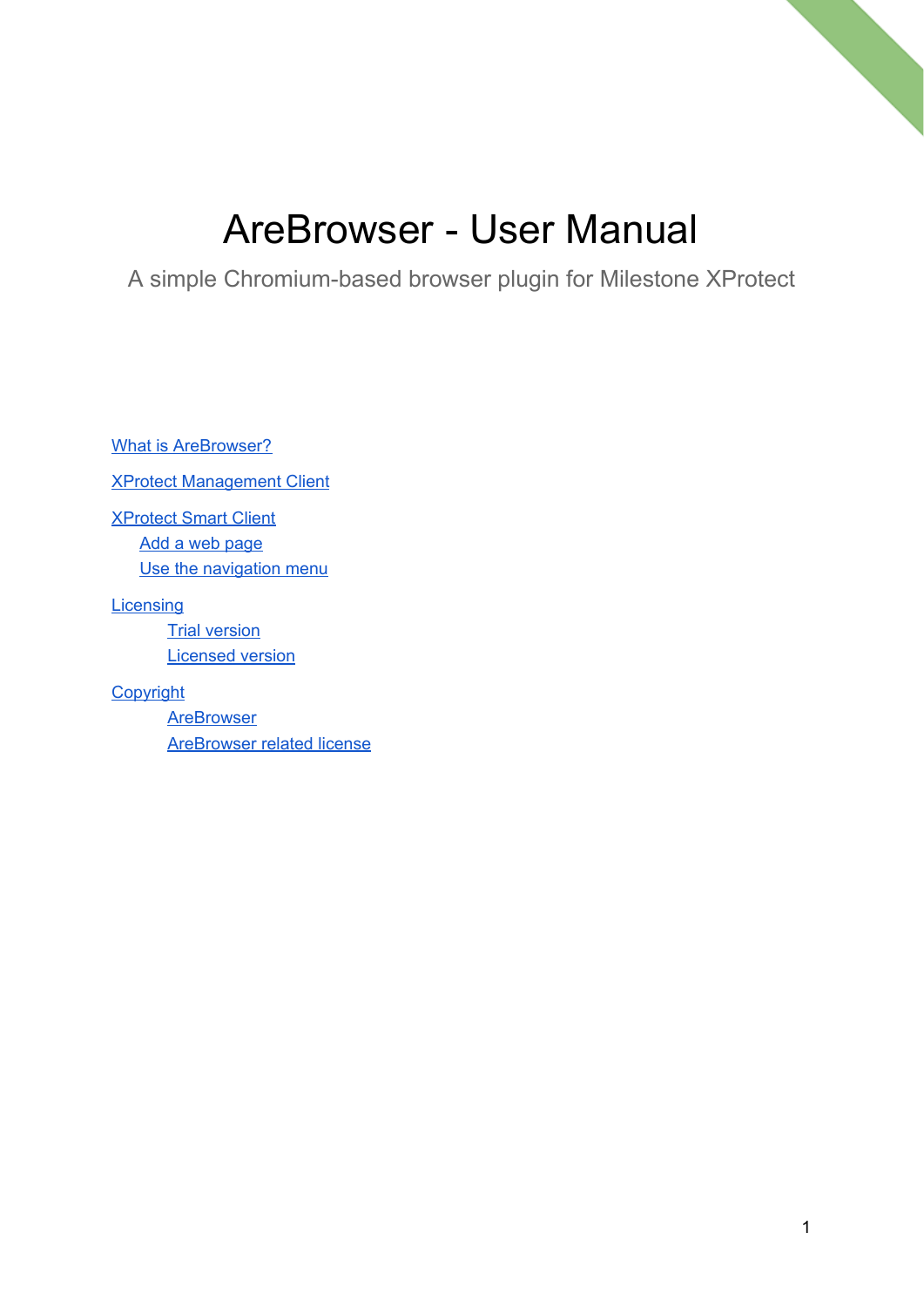## <span id="page-1-0"></span>What is AreBrowser?

AreBrowser is a Milestone XProtect plugin. AreBrowser allows you to add Chromium-based browser to your XProtect Smart Client. Milestone XProtect administrators can create a list of allowed web pages in the management client. In the Smart Client, users can add AreBrowser to their views and open only pages created and enabled by administrators.

AreBrowser allows administrators to force login credentials for web sites pages that use HTTP Basic Authentication (ex. Mobotix Camera).

AreBrowser manages and keeps stored two different zoom levels for each web pages, so users can have different zoom when the view is maximized or minimized, for example in a gridview (9x9).

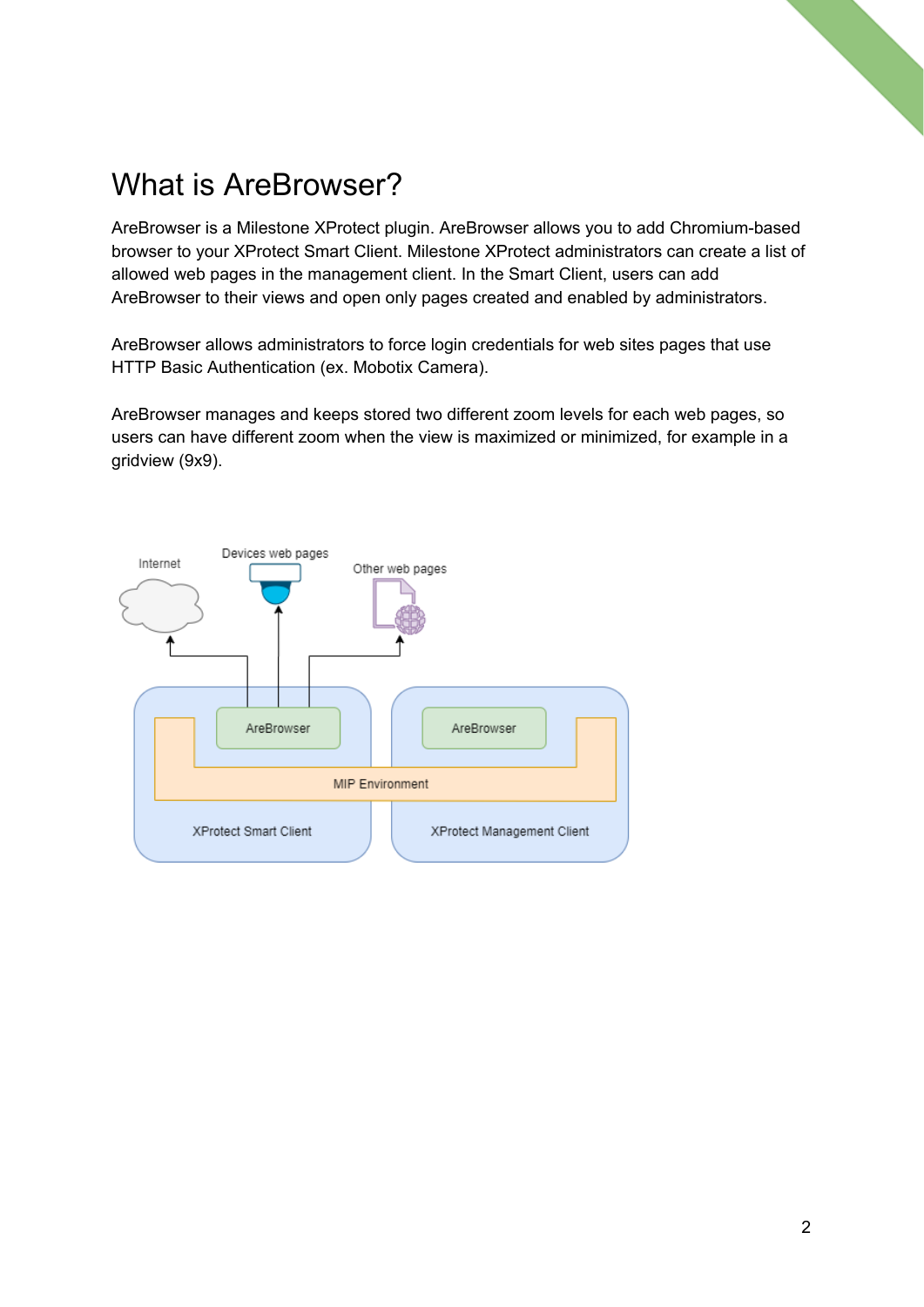## <span id="page-2-0"></span>XProtect Management Client

In this section Administrators can see the License status, add, remove or edit web pages.

Login into your XProtect Management Client and go in the Plug-in MIP section. Select *AreBrowser*. In this section you can see the help page with the license status (Trial or Licensed).



<span id="page-2-1"></span>Click on *AreBrowser* to open the list of web pages. You can add a new web page by right-clicking, and selecting **Add New …**

| Site Navigation                                                                                                      | 4 | <b>X</b> AreBrowsers                                      | 0              |
|----------------------------------------------------------------------------------------------------------------------|---|-----------------------------------------------------------|----------------|
| ARMOLT02 - (13.3a)<br><b>Basics</b><br>田<br>Servers<br>$\overline{+}$<br><b>Devices</b><br>$\overline{+}$            |   | <b>A</b> AreBrowsers<br>Camera 9<br>Camera 10<br>A Google |                |
| Client<br>$\vert + \vert$<br><b>E Rules</b> and Events<br><b>Co</b> Security<br>田<br>System Dashboard<br>Server Logs |   | Collapse<br>Add New                                       | $CTRL + N$     |
| Access Control<br>国 Transact<br>田 & Alarms<br>白素 MIP Plug-ins<br>AreBrowser<br>84<br>A AreBrowsers                   |   | Refresh<br>æ                                              | F <sub>5</sub> |

Selecting an existing web page or adding a new one, it's possible to change the setting for the web page. In this section you can set this options:

- **Name**: it's the display name of the web page that users will see in the Smart Client.
- **Address**: it can be the fully qualified domain name (FQDN) or the IP address for the web page, as one could input in the URL bar of a typical browser (e.g. 192.168.1.1 or [www.aretes.net\)](http://www.aretes.net/)
- **Enabled**: uncheck this to hide this specific page in the Smart Client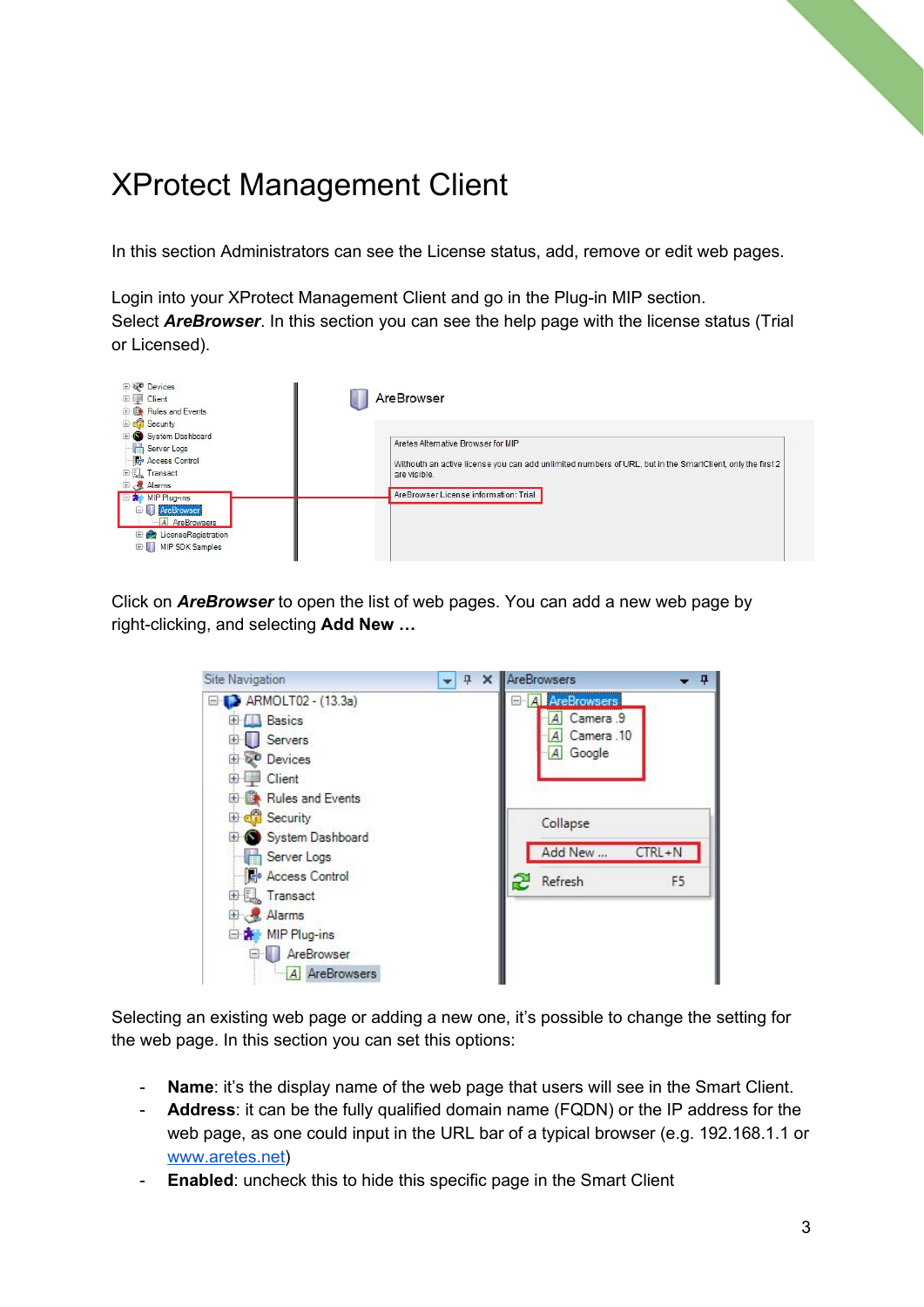#### *Warning: use the following options only for HTTP Basic authentication.*

These options will force username or password for the selected page. If the page requires HTTP Basic authentication and those fields are empty a window will ask for the credentials.

- **- Username:** Username
- **- Password:** Password
- **- Enabled:** If unchecked AreBrowser will not use this credentials in the Smart Client, but information will be saved.

To save the information, select *File > Save* in the Management Client menu, otherwise a message will appear asking if you want to save changes.

| Name:                 | Aretes                                                                      |
|-----------------------|-----------------------------------------------------------------------------|
| Address:              | www.aretes.net                                                              |
|                       | $\triangledown$ Enabled                                                     |
|                       |                                                                             |
|                       | Use usemame and password ONLY to force login with HTTP Basic authentication |
|                       |                                                                             |
|                       | Enabled                                                                     |
|                       | X<br>Milestone XProtect Management Client 2019 R3                           |
| Usemame:<br>Password: | Do you want to save changes?                                                |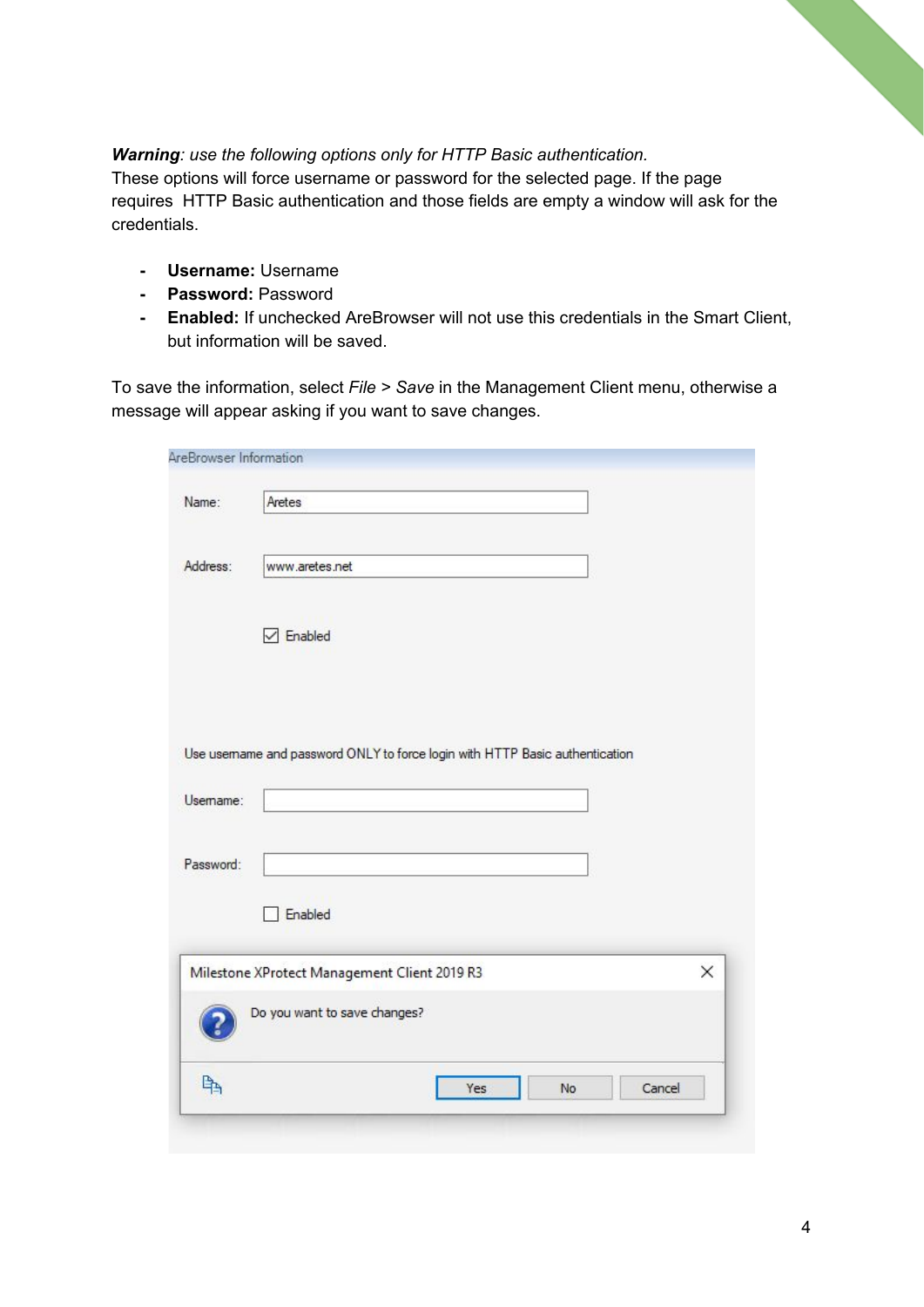### XProtect Smart Client

In the Smart Client, users can view the web pages added in the Management client. If users have permission to modify the views, they can associate web page to views. Only pages created in the Management Client can be viewed. Users have no access to the address bar or navigation menu.

### <span id="page-4-0"></span>Add a web page

Select Setup button to enter in the setup-mode of Smart Client. Drag the AreBrowser icon and drop it in the selected tile on the right-hand side. On the side panel you can choose which webpage you want to see in the selected tile.

#### *Warning: web page list is limited to 2 items in the trial version. For more information on using views, please refer to Milestone documentation.*



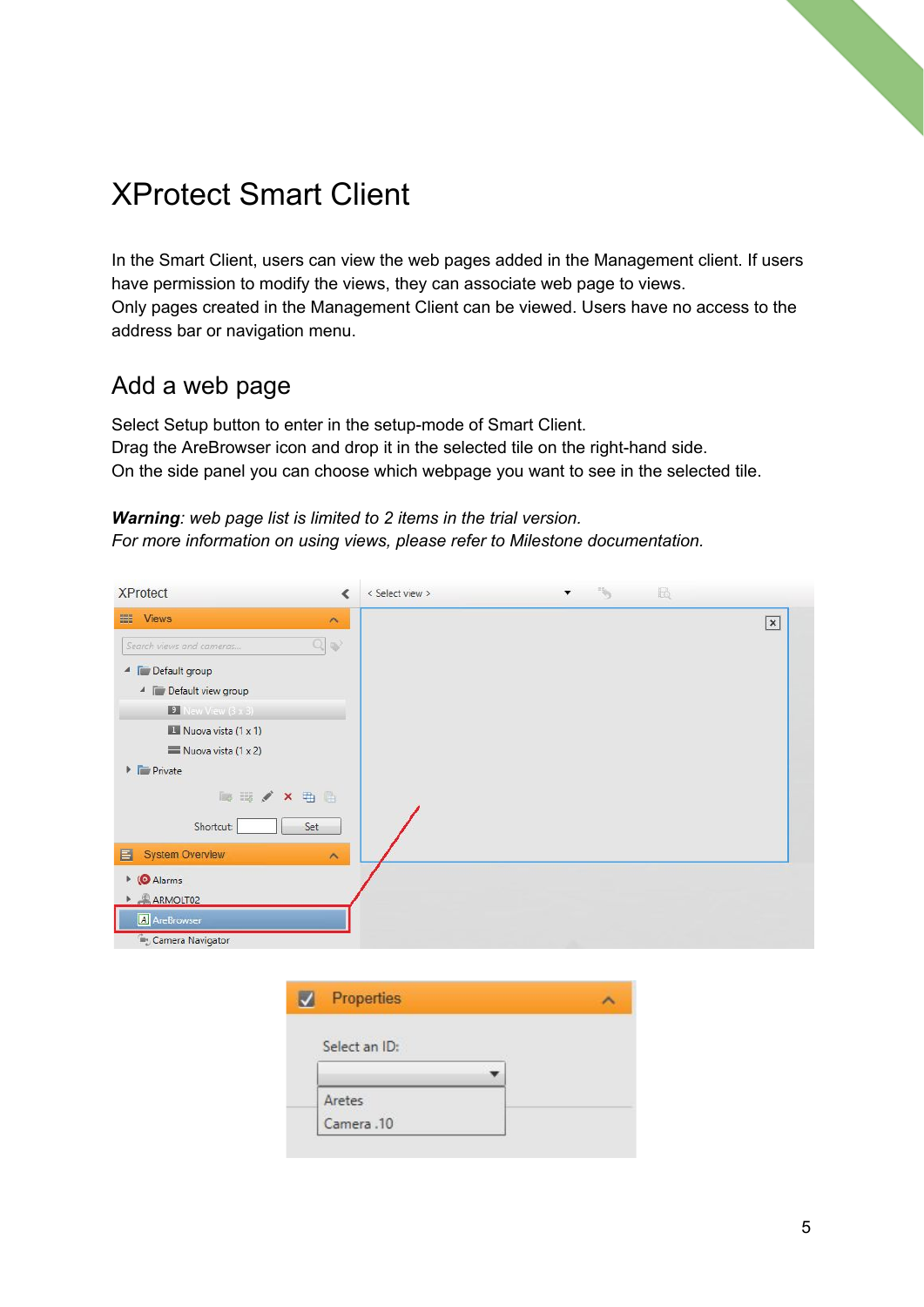

### <span id="page-5-0"></span>Use the navigation menu

The size of tiles in Smart Client could make it difficult to view the web page. So in the side panel, users can find zoom and window commands.

| Maximize Browser View       |  |
|-----------------------------|--|
| <b>Restore Browser View</b> |  |

Maximize Browser View and Restore Browser View buttons work as the double click on the tile. Maximize button will enlarge the tile to fill the views window. Restore button will minimize the tile to the default view.

For both options (maximized or minimized) users can change the zoom setting separately by clicking on the + or - button. Reset button will reset the zoom level to the default setting for the web page.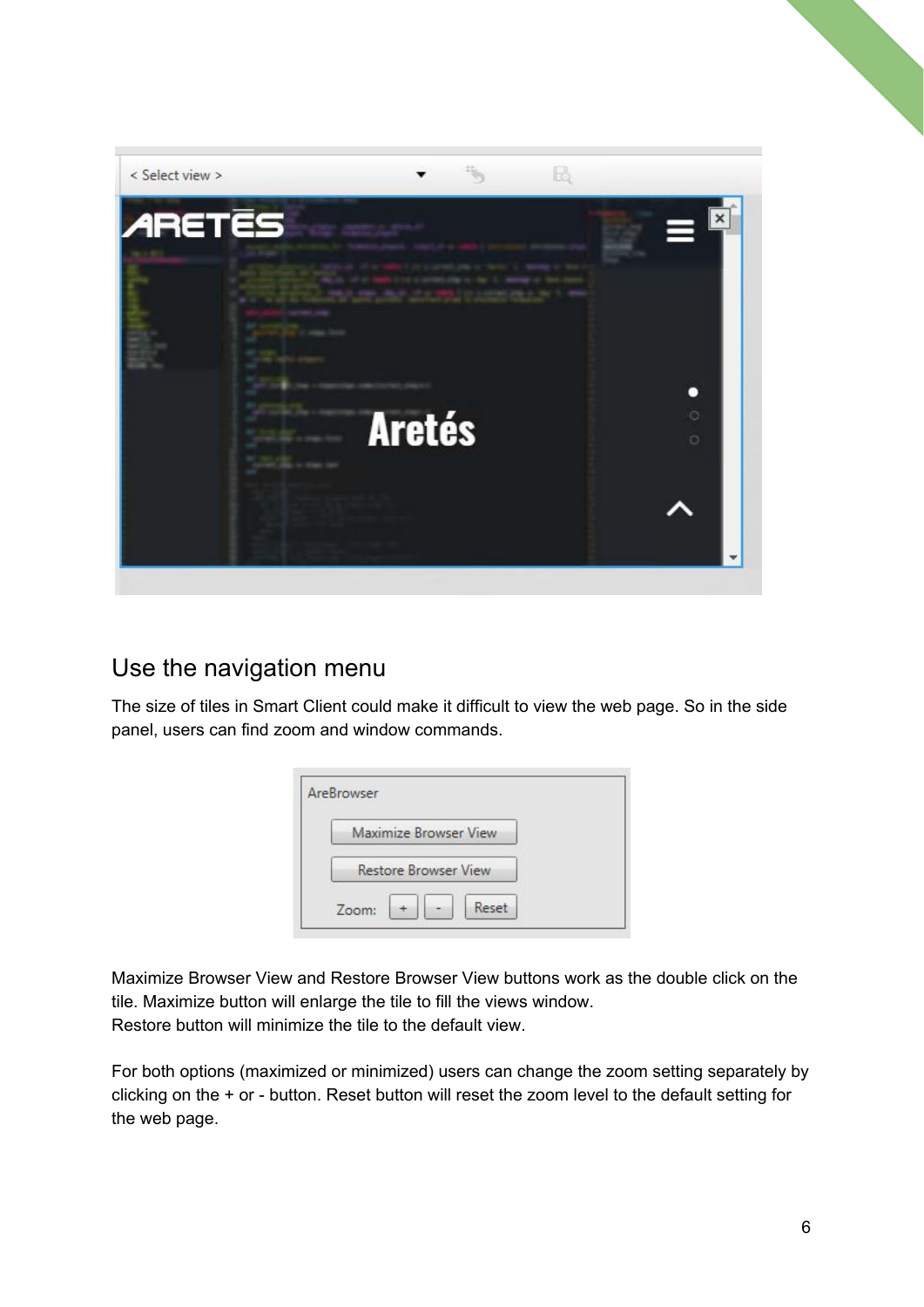

If the selected web page requires HTTP Basic authentication and credentials are not specified in the Management Client, the Smart Client will show the following login dialog:

| Username: |  |  |  |
|-----------|--|--|--|
| Password: |  |  |  |
|           |  |  |  |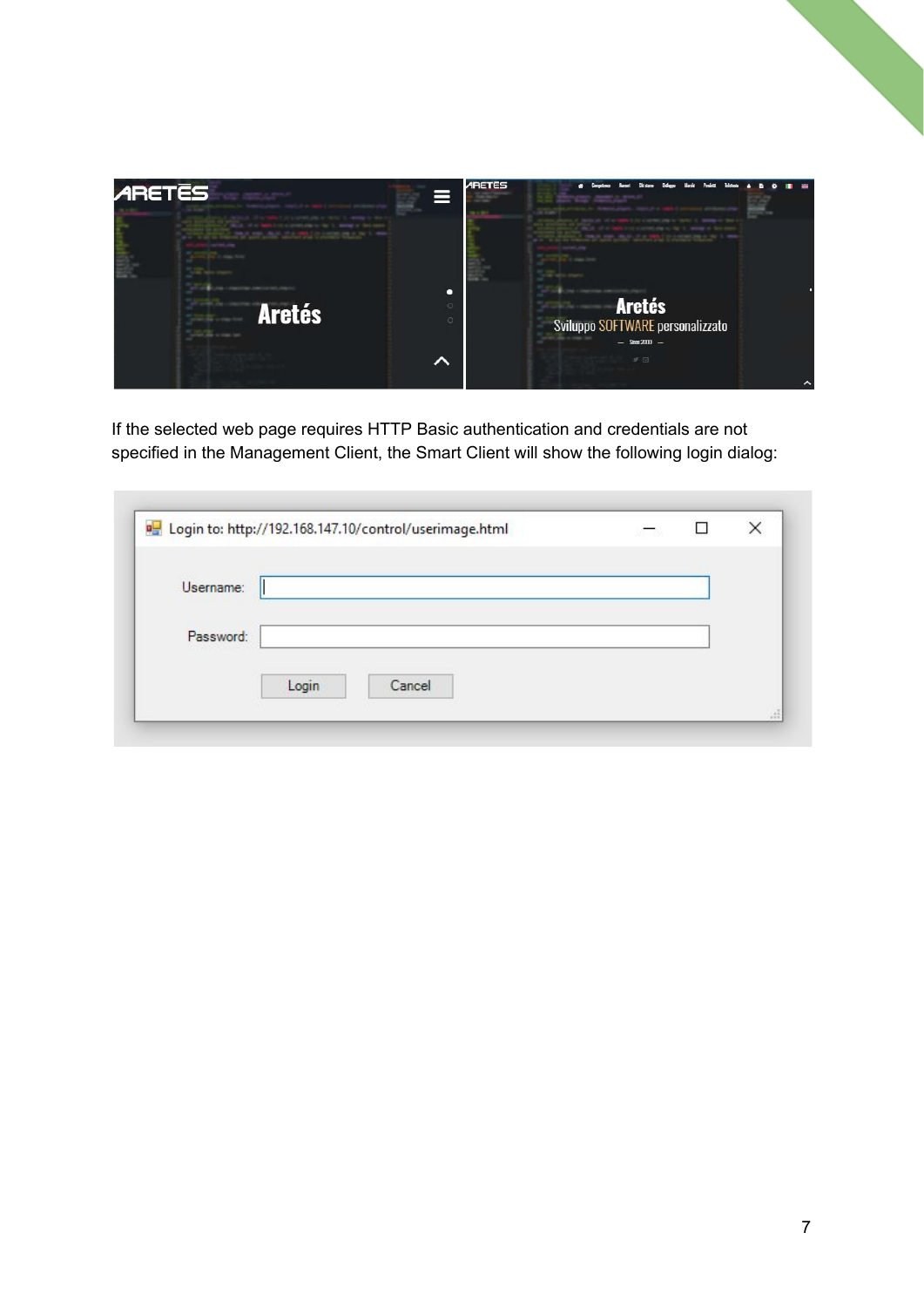## <span id="page-7-0"></span>Licensing

AreBrowser has 2 license types, Trial or Licensed version.

### <span id="page-7-1"></span>Trial version

Trial version allows users to use all the function as the Licensed version, the only limitation is on the number of web pages users can see in the Smart Client. In the Management Client the administrator can add unlimited web pages, but you will see only the first two web pages on the Smart Client.

### <span id="page-7-2"></span>Licensed version

Licensed version unlocks the display and the use of all web pages configured by the administrator without limitation.

This license is a XProtect Site-License, so each client that logins to the licensed site can use the licensed version. If the same client tries to log in on a non-licensed site, the 2-page limit will go back in effect until you log in to a licensed site again.

*For more information on site license, please refer to Milestone documentation.*